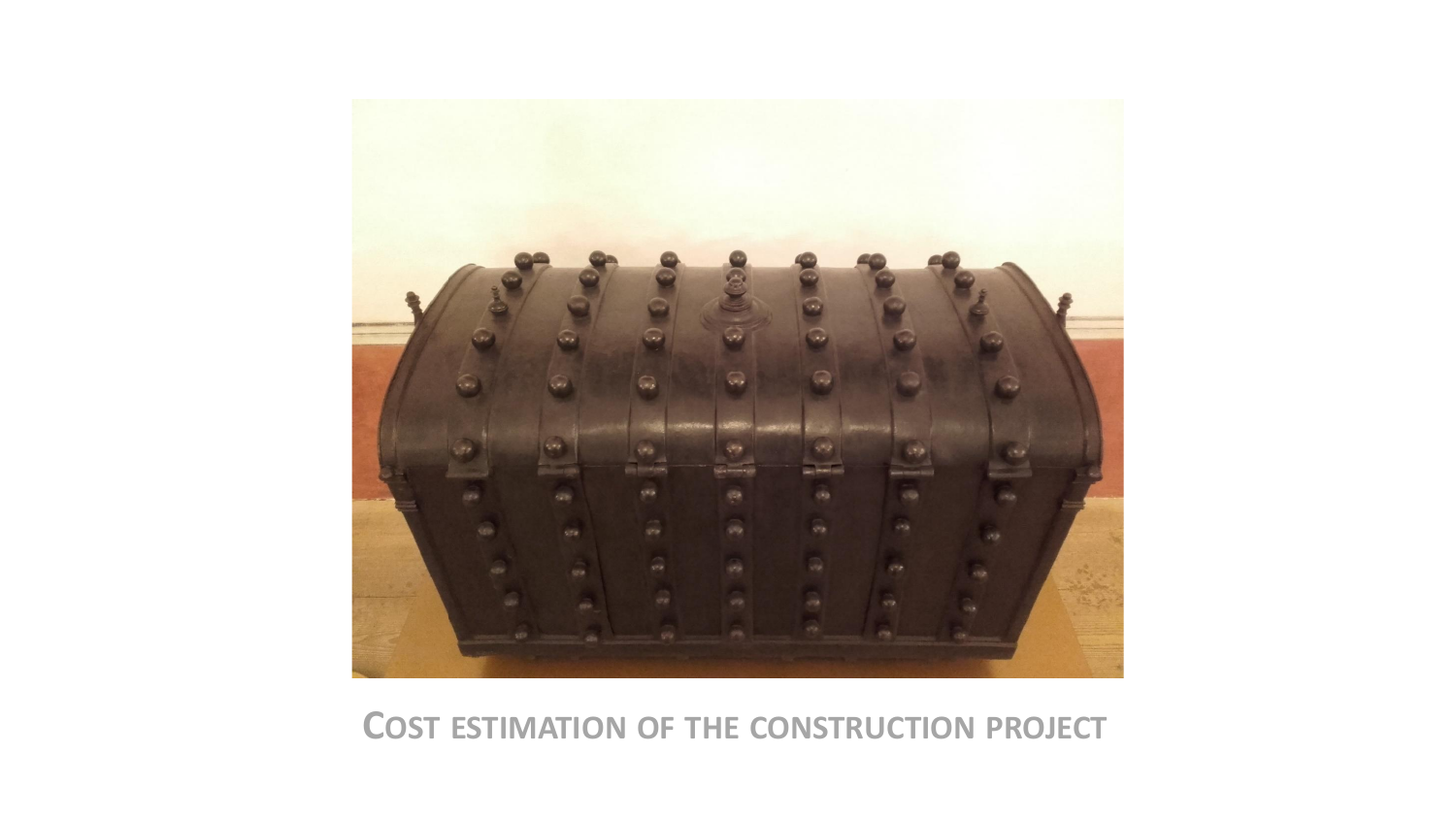### **Incoming information**

#### **Market benchmarking**

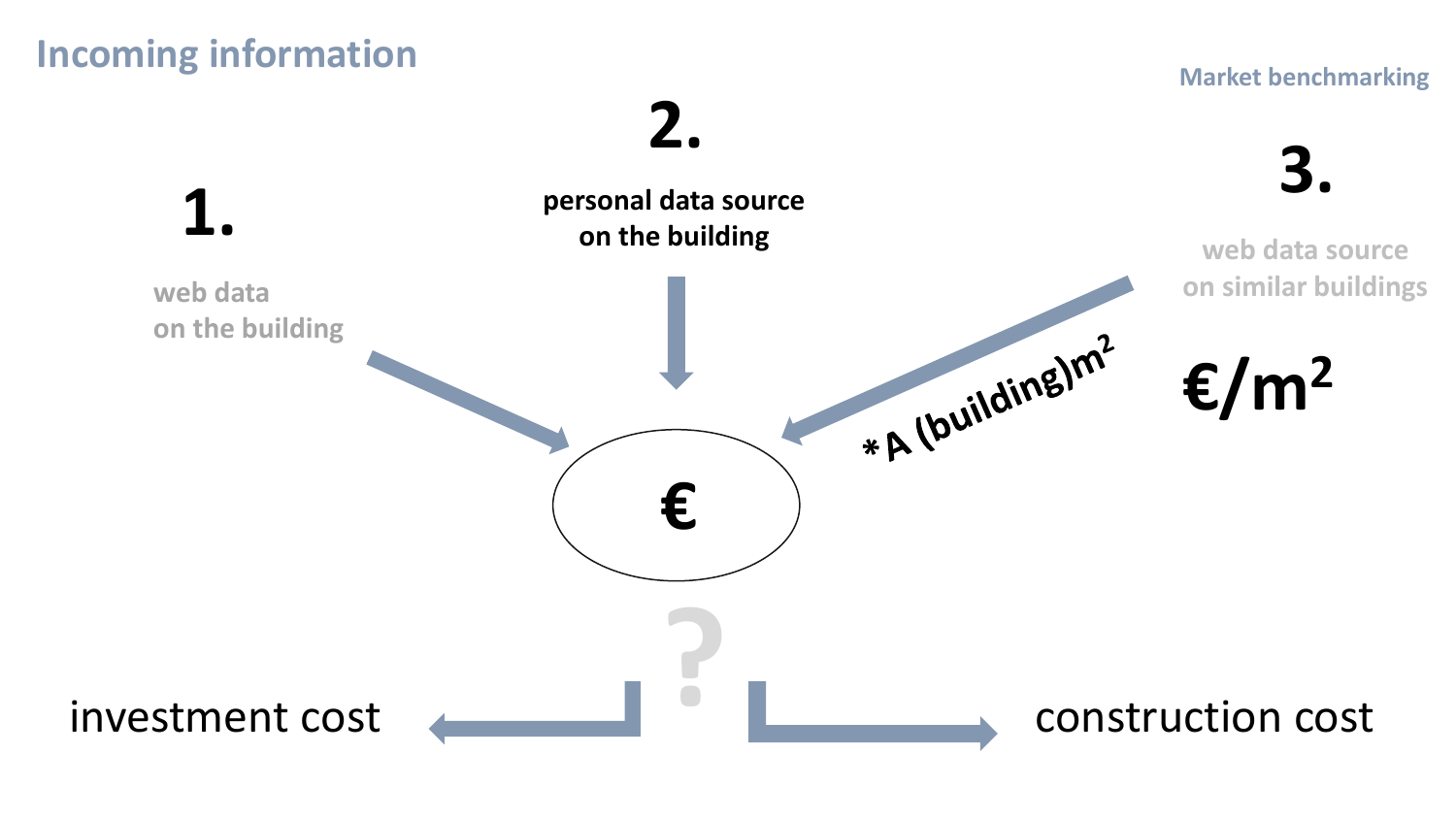### **Investment cost**

*information about cost groups*



|     | <b>Cost groups</b>                                       | <b>Estimation</b> |  |  |
|-----|----------------------------------------------------------|-------------------|--|--|
| 100 | Plot                                                     | 50% or different  |  |  |
| 200 | Infrastructure                                           | $2 - 10%$         |  |  |
| 300 | <b>Building</b><br>construction                          |                   |  |  |
| 400 | Construction of building installations and<br>electrical | 100%              |  |  |
| 500 | <b>Outdoor constructions</b>                             | 10-100%           |  |  |
| 600 | Installations and artwork                                | $0-100%$          |  |  |
| 700 | <b>Additional expenses</b>                               | $5 - 25%$         |  |  |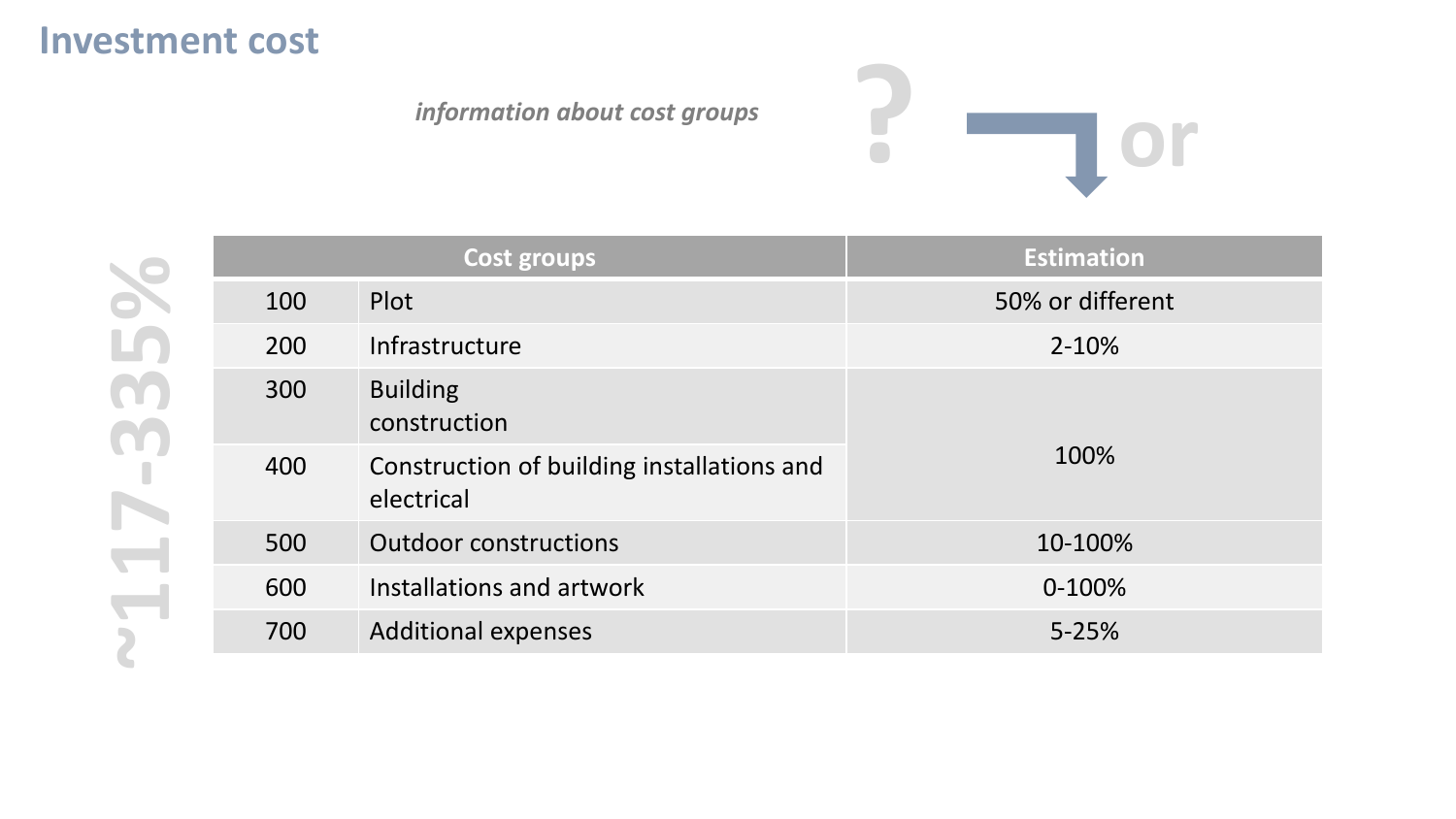## **Construction cost Group 300** *<i>information*



**Estimated cost** 

|                  | <b>Cost groups</b> |                            | <b>Estimated percent</b> | E |
|------------------|--------------------|----------------------------|--------------------------|---|
|                  | 310                | Earthwork                  | $1 - 3%$                 | ? |
| $\bullet\bullet$ | 320                | Foundation                 | 4-16%                    | ? |
|                  | 330                | <b>External walls</b>      | 16-20%                   | ? |
| $\Box$           | 340                | Interior walls             | 2-16%                    |   |
| LO               | 350                | Floors (slabs)             | 1-10%                    | ? |
|                  | 360                | Roof                       | 8-22%                    | ? |
|                  | 370                | <b>Built-in appliances</b> | 1-9%                     | ? |
|                  | 390                | Other                      | $1,5-3%$                 | ? |
|                  |                    |                            |                          |   |